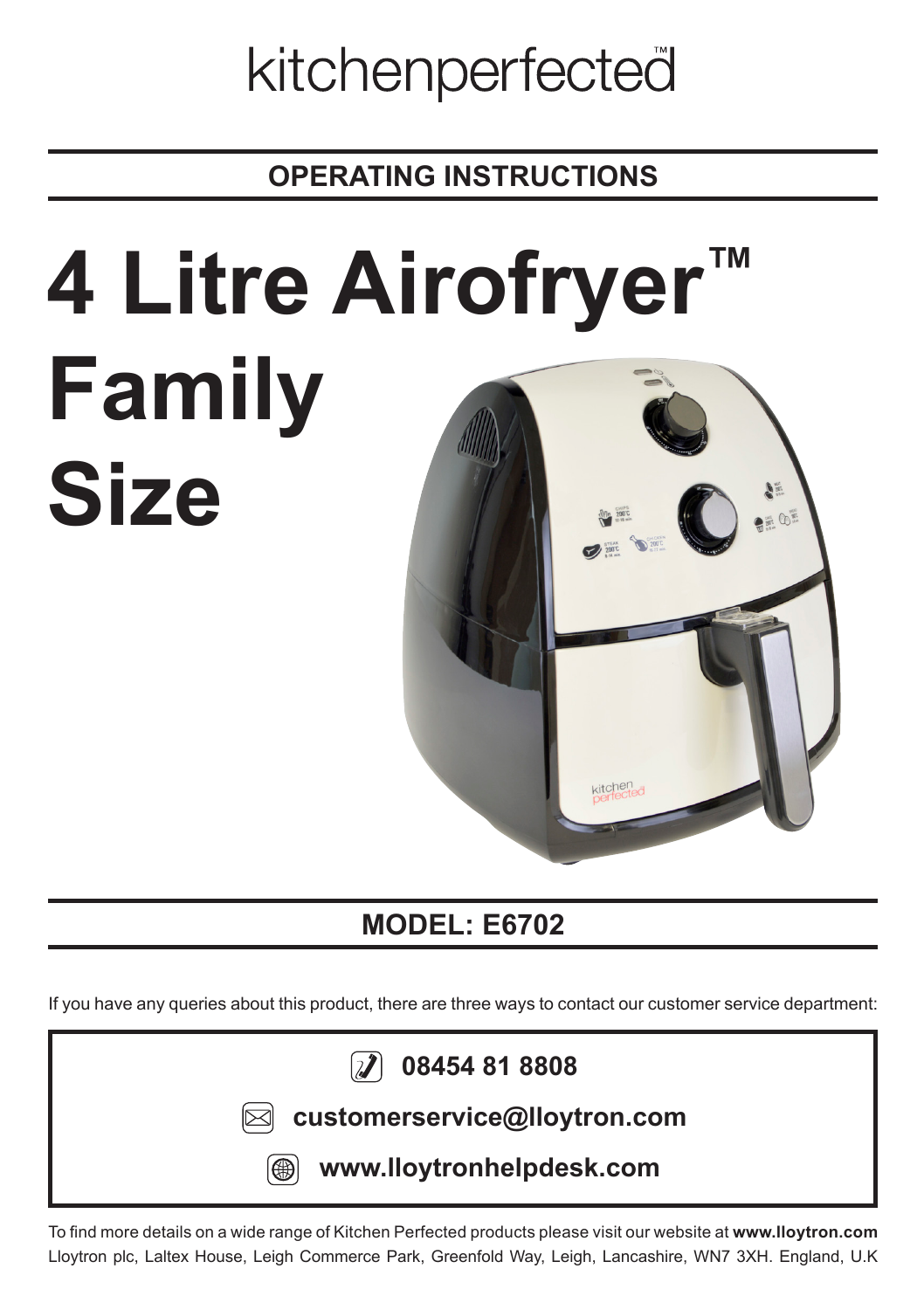## **thank you**

Thank you for the purchase of this quality **KITCHEN PERFECTED** product. Used carefully and in accordance with the instructions enclosed, it should give you trouble free service over a long period of time. Please keep these instructions for future reference.

## **FEATURES**

- Rapid Heatwave Technology
- Fry, Grill, Bake or Roast
- Uses 80% less oil
- 60 minute timer
- Temperature control dial 80°C 200°C
- Auto Shut-off
- Integrated Air Filter
- Power: 1500w max.
- Food Capacity: 4L
- Dishwasher Safe Basket & Pan
- LED power & temperature indicators
- Includes Recipe Book and Quick Start guide



## **SPECIFICATIONS**

Operating Voltage: 220-240v~50Hz Power Consumption: 1500w Max. Food Capacity: 4 Litres

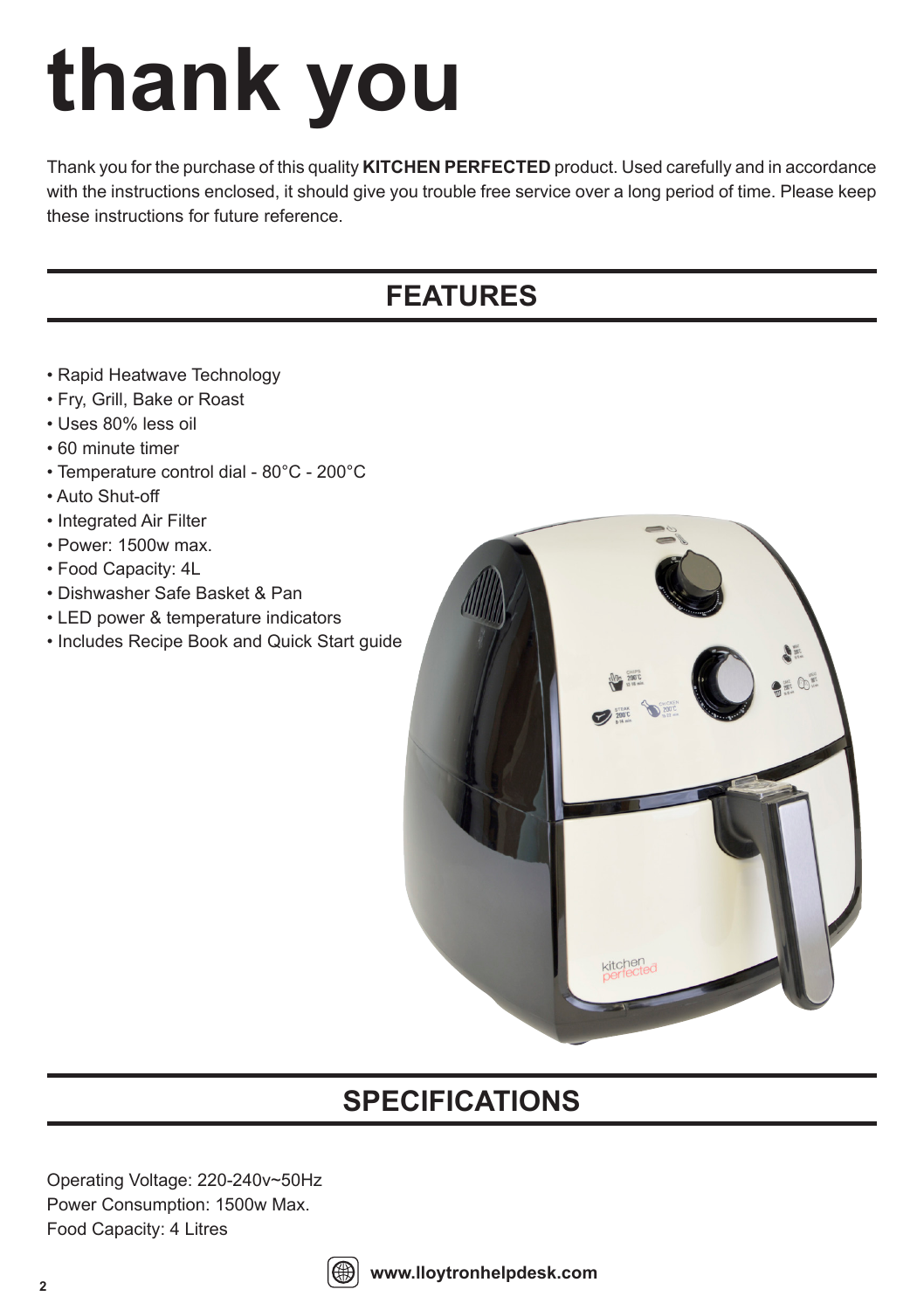## **IMPORTANT SAFEGUARDS AND PRECAUTIONS**

#### **SAVE THESE INSTRUCTIONS**

- Read all instructions carefully
- For Household Use only. Not intended for commercial use.
- Only for use indoors.

#### **DO NOT**

Do not use outside or in damp conditions.

- Before plugging into mains socket, check whether supply line voltage and current rating are in compliance with the rated electrical parameters shown on the rating label.
- Keep away from hot surfaces, such as gas or electric hobs and ovens etc.

#### **DO NOT** Do not use for any purposes other than the appliances intended use.

- This appliance is not intended to be operated by means of an external timer or separate remote control system.
- To prevent damage to the mains cord, do not let it pass over sharp corners, edges or hot surfaces.
- If the supply cord is damaged, do not use. Check before each use!

## • The supply cord cannot be replaced. If the cord is damaged the appliance should be scrapped.

#### **DO NOT**

Do not use if any part of this appliance is damaged in any way.

- Always unplug when not in use.
- To prevent against the risk of electric shock, do not submerge any part of this appliance in water, unless advised in this manual.
- This appliance should only be used on a flat surface.
- Ensure adequate space around, above and beneath to permit free circulation of air around the appliance.
- Burns can occur from touching the hot metal parts, hot oil and steam. Use handles or knobs provided.

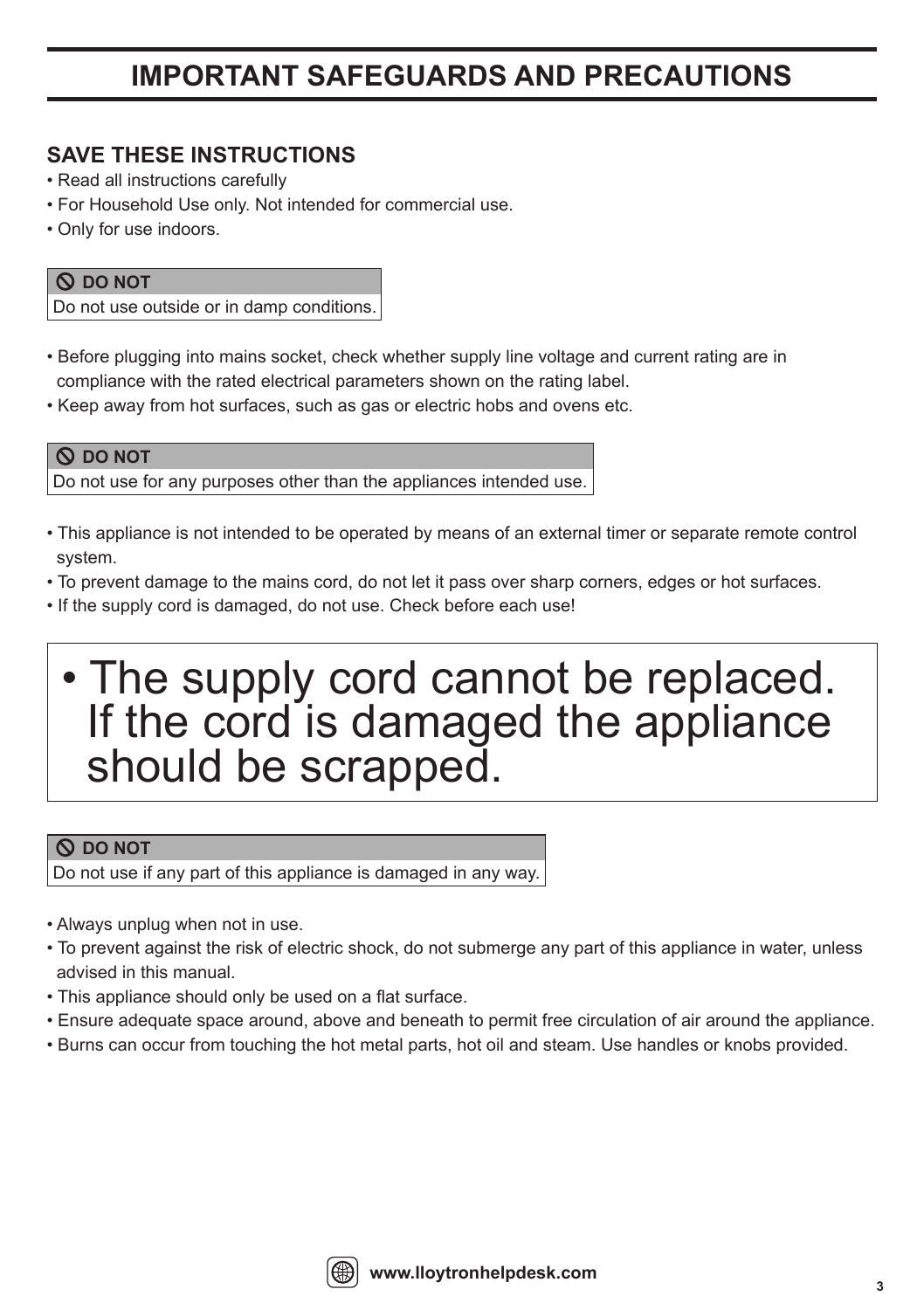• This appliance can be used by children aged from 8 years and above and persons with reduced physical, sensory or mental capabilities or lack of experience and knowledge if they have been given supervision or instruction concerning use of the appliance in a safe way and understand the hazards involved. • Children shall not play with this appliance.

• Cleaning and user maintenance shall not be made by children unless they are older than 8 and supervised.

• Do not place near or come in contact with flammable material (curtains, draperies, furnishings, wallpaper etc) whilst in operation.

#### **DO NOT**

Do not operate in the presence of explosive and/or flammable fumes.

#### **DO NOT**

Do not insert oversized foods into the appliance.

 **DO NOT**

Do not cover the appliance whilst in operation.

#### **DO NOT**

Do not allow spillages of food such as cheese etc. inside the appliance.

#### **DO NOT**

Do not clean with metal scouring pads. Pieces of the pads can break off and touch electrical parts involving a risk of electric shock.

#### **CAUTION**

Remove/Lift the pan & basket drawer carefully to direct hot steam away from you.

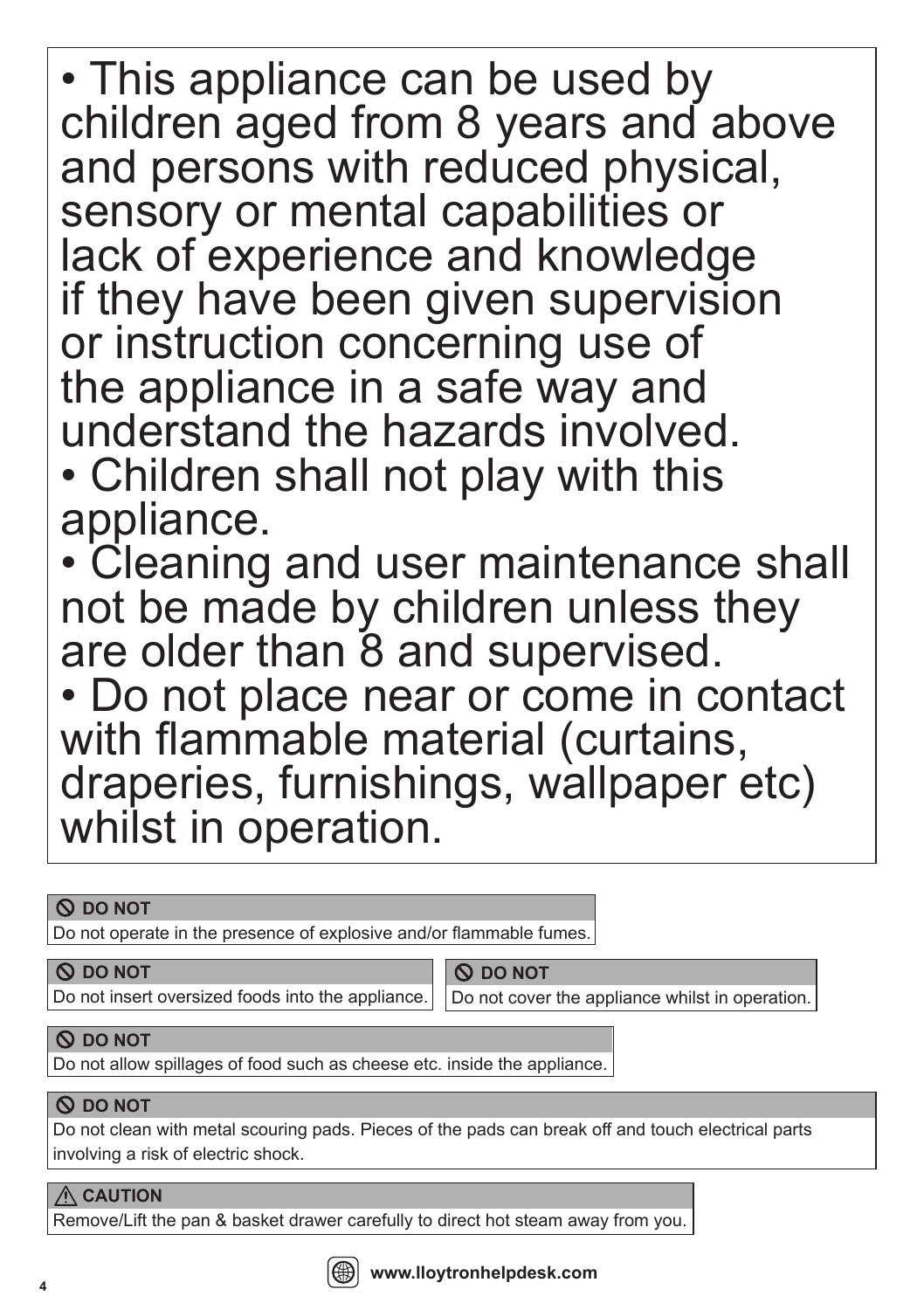## **LOCATION OF CONTROLS**





#### **A – 60 Minute Timer**

The airofryer™ has a built in timer so that users can leave the food to cook whilst doing other activities. Once the timer has finished counting down, a bell will sound and the air fryer will automatically switch off. The timer also acts as the 'on' switch to operate the airofryer™.

#### **B – Temperature control dial**

This allows users to set the air fryer to the desired temperature for cooking.

#### **C – LED Temperature Indicator**

This green LED will light up whilst the temperature inside the unit heats up to the required temperature setting. Once it has reached that temperature, the LED light will automatically switch off.

#### **D – LED Power Indicator**

This Red LED will light up when the timer has been activated, indicating that the air fryer is operational.

#### **E – Basket Handle**

Pulling on the basket handle will release the basket and the pan from the main hub of the air fryer.

#### **F – Basket**

The basket houses the food for cooking, slightly suspended above the pan.

#### **G – Pan**

The airofryer™ has a built in safety mechanism which means the air fryer will not switch on unless the pan is securely clipped into the main hub of the air fryer.

#### **H – Basket Release Button**

Slide forward the plastic cover to expose the basket release button. Pressing this releases the basket from the basket drawer.

#### **I – Air Inlets**

The air inlets cause air to circulate around the hub of the airofryer™ in order to cook foods from all directions, ensuring that no part of the food goes uncooked.

#### **J – Power Cord**

Suitable for use with any British Standard 220-240v~50Hz mains supply.

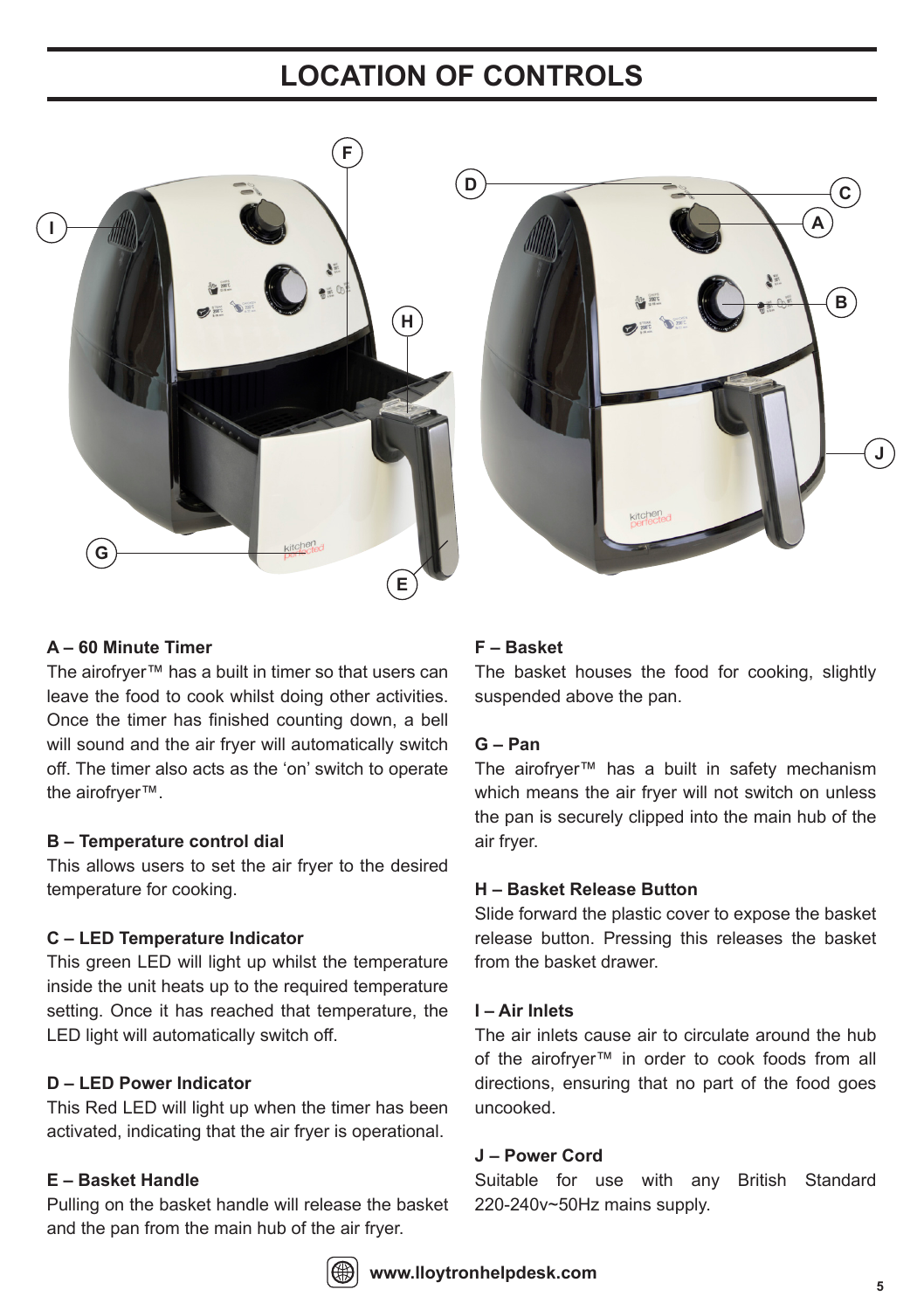## **OPERATION**

#### **BEFORE FIRST USE**

and any sticky labels from the airofryer™. **1**

**REMOVE** the pan and **REMOVE ALL** packaging 2 **REMOVE** the pan and 3<br>and any sticky labels from 2 basket from the airofryer™ 3 and **CLEAN** with **WARM**, **SOAPY** water.

**WIPE** the inside and outside of the airofryer™ with a damp sponge or cloth.

 **DO NOT** Do Not use abrasive cleaning products as this could damage the product.

**PLACE** the airofryer™ on a **FLAT**, **STABLE** surface, **5 6 DRY** all components **4 THOROUGHLY** before use. ensuring that the air inlets are not blocked or covered.

**ENSURE** that the basket is **CLIPPED** into the pan **SECURELY**.

**INSERT** the pan into the main hub of the airofryer™, **ENSURING** that it **CLICKS** into place **SECURELY**. **7**

*Note: the airofryer™ will not operate unless the pan is inserted into the hub correctly.* 

**INSERT** the 3 pin plug **O** of the power cord into a suitable 220-240v~50Hz mains supply.

#### **WARNING**

First use may create a slight smoke or vapour as protective oils on the heating element from production are burnt off. This is normal and will only last for approximately 10 seconds. The oil and vapour is harmless but it is recommended to keep away from sensitive skin.

#### ■ **PREHEATING THE AIROFRYER™**

Users may wish to preheat the airofryer™ without any food in the basket before attempting to cook food. The best way to do this is by turning the temperature control dial to the desired setting followed by setting the timer to 3 minutes. It will take approximately 3 minutes to preheat the heating element to the correct temperature, indicated by the LED temperature indicator switching off automatically.

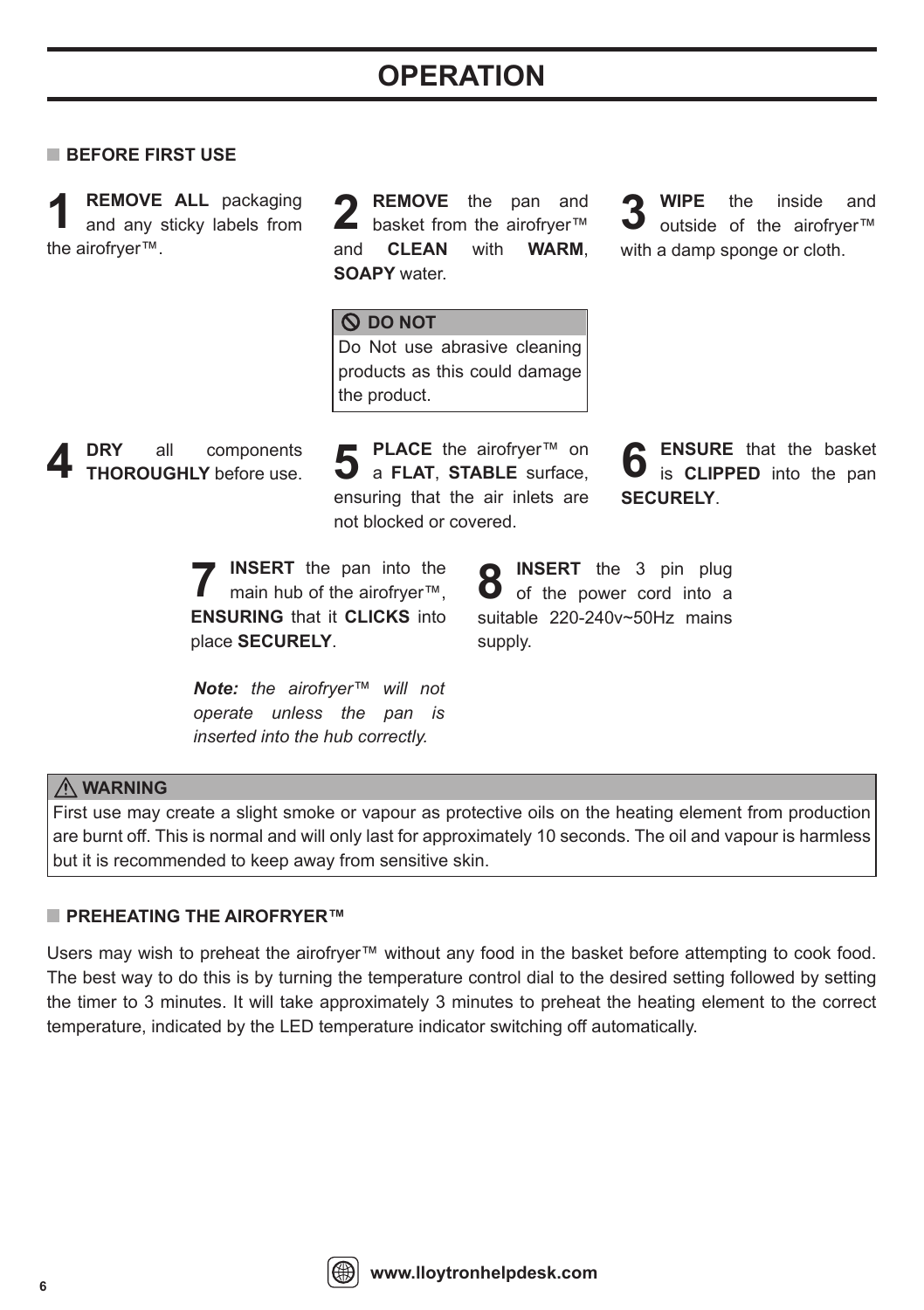

**PULL** the basket handle **CAREFULLY** to **REMOVE** the pan and basket from the main hub of the air fryer.



**TURN** the temperature the required setting.



**1 PULL** the basket handle **2 PLACE** ingredients into **CAREFULLY** to **REMOVE 1** the basket for cooking. **TAKE CARE** not to **OVERFILL** the basket or **EXCEED** the recommended amount as this could affect the cooking quality. **2 PLACE** ingredients into **3 INSERT** the pan and basket<br>the basket for cooking. **3** back into the main hub



of the airofryer™, **ENSURING** that the pan **CLICKS** into place **SECURELY**.



**4 CONTA** TURN the temperature **5** DETERMINE the required control dial CLOCKWISE to **5** cooking time for the cooking time for the ingredient and **TURN** the timer **CLOCKWISE** to that required timing position. **5** DETERMINE the required **6** Cooking in the airofryer™ cooking time for the **6** will now commence.



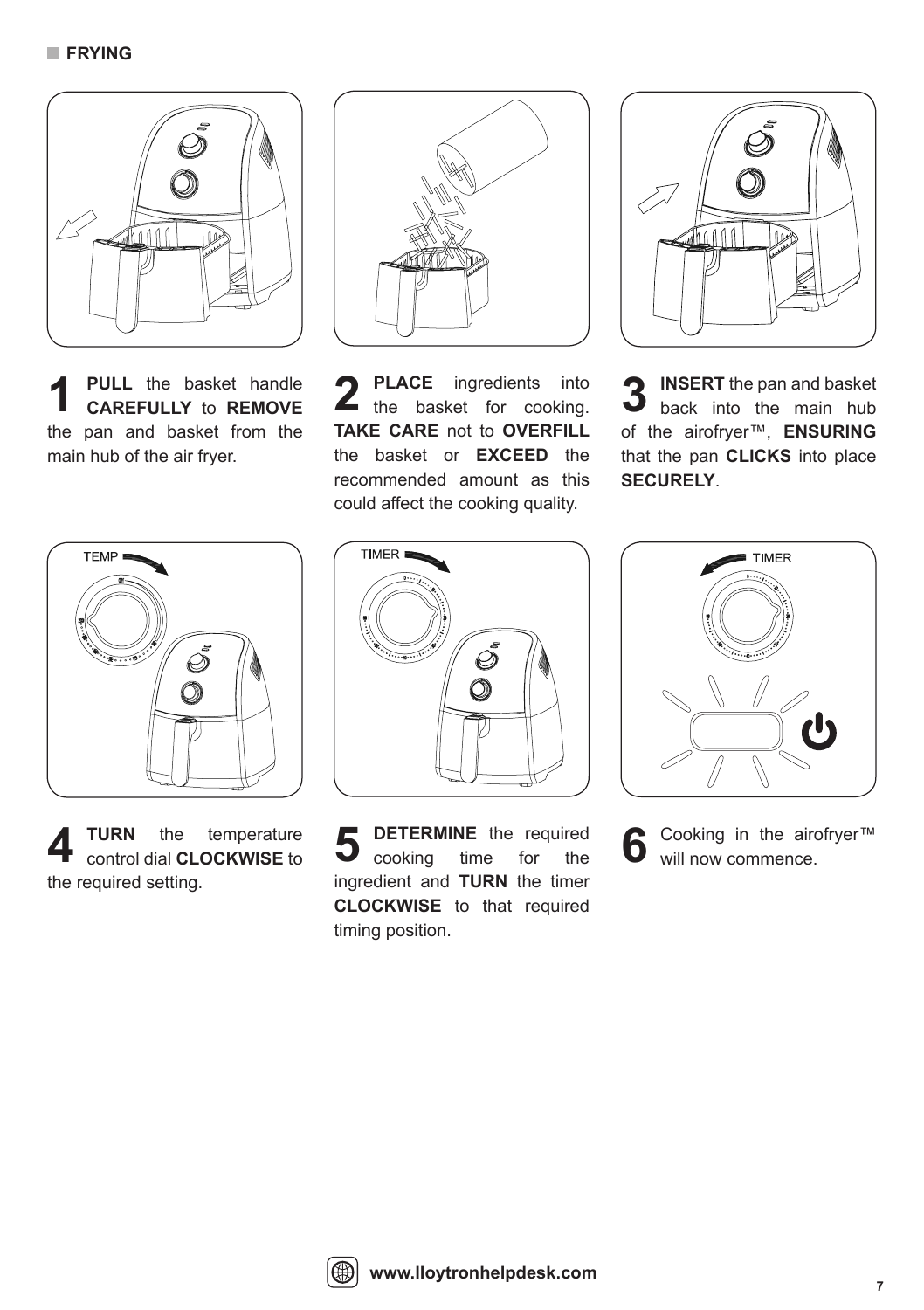

Ding! Once the timer has finished, the airofryer™ will turn off **AUTOMATICALLY** to indicate the cooking has **COMPLETED**. **7**



**PULL** the basket handle pan and basket from the main hub of the airofryer™.



**8 PULL** the basket handle **9 PRESS** the basket release carefully to **REMOVE** the **8** button to **REMOVE** the button to **REMOVE** the basket from the pan and **SERVE**. If you feel the ingredients need to be cooked a little longer, simply repeat these steps, setting the timer to a few extra minutes. **9**

*Note: if you need to perform a manual override during a cooking cycle, simply turn the timer anti-clockwise to '0' or remove the pan and basket from the main hub of the airofryer™.* 

*Note: For some types of ingredients, it may be necessary to remove the pan and basket mid way through the cooking cycle to shake the ingredients. Simply remove the pan and basket from the main hub of the airofryer™ and shake to redistribute the ingredients. Removing the pan will automatically switch the airofryer™ off until the pan has been re-inserted into the airofryer™ securely. Removing the pan will not stop the timer. Therefore if you remove the pan for 1 minute then you should add 1 minute back onto the timer.*

*Note: During the cooking process, you may notice that the LED temperature indicator may switch on and off from time to time. This is because it uses thermostatic control to maintain the set temperature.* 

#### **DO NOT**

Do not touch the pan until it has completely cooled down, as it could cause serious burns.

## **CLEANING AND CARE**

#### **MAINTENANCE**

This appliance has been designed to operate over a long period of time with a minimum of maintenance. Continuous satisfactory operation depends upon proper care and regular cleaning.

#### **WARNING**

Before performing any maintenance or cleaning of this appliance, disconnect it from the electrical supply. Any ventilation slots should be cleaned occasionally with a clean, dry paint brush.

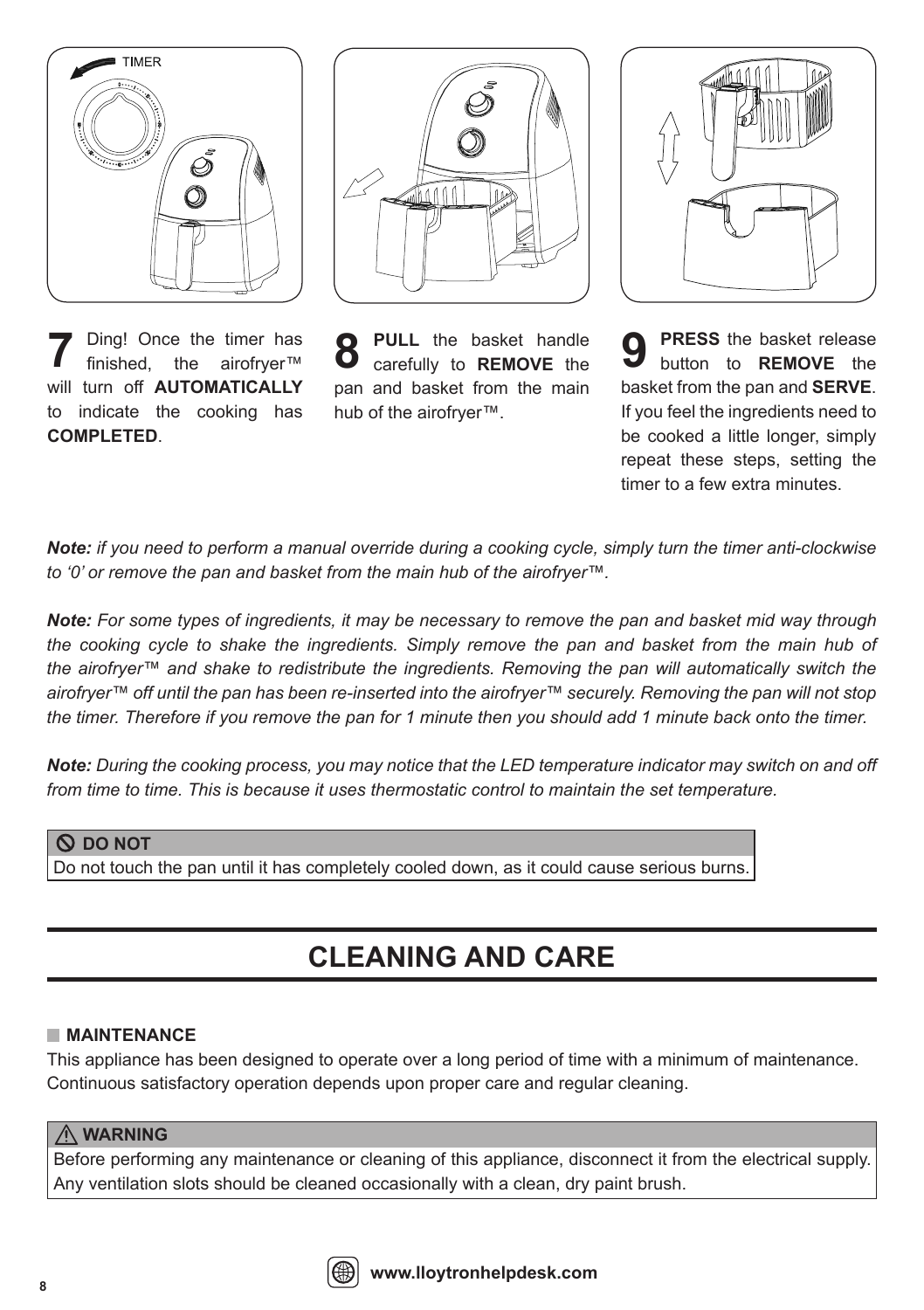#### **CLEANING**

Remove the power cord from the mains supply and allow the appliance to cool down completely before attempting to clean. Remove and separate the pan and the basket from the main hub of the airofryer™ and clean the pan, basket and the inside of the airofryer™ using warm soapy water and a non abrasive cleaner.

*Note: The basket is dishwasher-safe. Do not attempt to use any other components from the airofryer™ with a dishwasher. The exterior surface of the appliance should be cleaned with a damp cloth only.*

#### **CAUTION**

• DO NOT IMMERSE IN WATER OR ANY OTHER LIQUID.

• DO NOT USE ABRASIVE CLEANERS ON ANY PART OF THIS APPLIANCE.

• DO NOT USE HARD BRUSHES, SCRATCH PADS, PETROL, ALCOHOL OR ANY ORGANIC CLEANERS.

## **TROUBLESHOOTING**

| <b>PROBLEM</b>                                               | <b>POSSIBLE CAUSE</b>                                                                          | <b>SOLUTION</b>                                                                                                                                                                                                                                                                                           |
|--------------------------------------------------------------|------------------------------------------------------------------------------------------------|-----------------------------------------------------------------------------------------------------------------------------------------------------------------------------------------------------------------------------------------------------------------------------------------------------------|
| The airofryer <sup>™</sup> will not<br>operate.              | The power cord is not<br>plugged in to a mains supply.                                         | Plug the power cord into a suitable<br>220-240v~50Hz mains supply.                                                                                                                                                                                                                                        |
|                                                              | The timer has not been set.                                                                    | Turn the timer clockwise to operate the<br>airofryer <sup>™</sup> .                                                                                                                                                                                                                                       |
|                                                              | The pan has not been<br>inserted into the main hub of<br>the airofryer <sup>™</sup> correctly. | Insert the pan into the main hub of the<br>airofryer™, ensuring that it clicks securely<br>into place.                                                                                                                                                                                                    |
|                                                              | The over-heat protection is<br>operational.                                                    | Use a slim, pointed object to press the<br>RESET button on the base of the airofryer™.                                                                                                                                                                                                                    |
| Food isn't cooking<br>thoroughly.                            | The portion of food within the<br>basket is too large.                                         | Insert smaller portions into the basket.<br>Smaller portions will cook more evenly and<br>effectively.                                                                                                                                                                                                    |
|                                                              | The set temperature is too<br>low.                                                             | Ensure that the temperature control dial is<br>set to the correct temperature required for<br>the food you are trying to cook. It may be<br>beneficial to preheat the airofryer™ before<br>cooking.                                                                                                       |
|                                                              | The cooking time has not<br>been set to a sufficient length<br>of time.                        | Turn the timer clockwise to increase the<br>length of time required for a more thorough<br>cook.                                                                                                                                                                                                          |
|                                                              | Food within the pan hasn't<br>been shaken mid way<br>through the cooking cycle.                | Some foods require the user to shake the<br>food within the pan mid way through a cook<br>cycle, to re-distribute the food evenly around<br>the pan. Remove the pan and the basket<br>from the main hub of the airofryer™ and<br>carefully shake the pan before inserting it<br>back into the airofryer™. |
| Fried Snacks are not<br>crispy when cooking has<br>finished. | Some types of snacks a<br>meant to be cooked in a<br>traditional deep fryer.                   | Lightly brush a small amount of cooking onto<br>the food for a crispier result.                                                                                                                                                                                                                           |

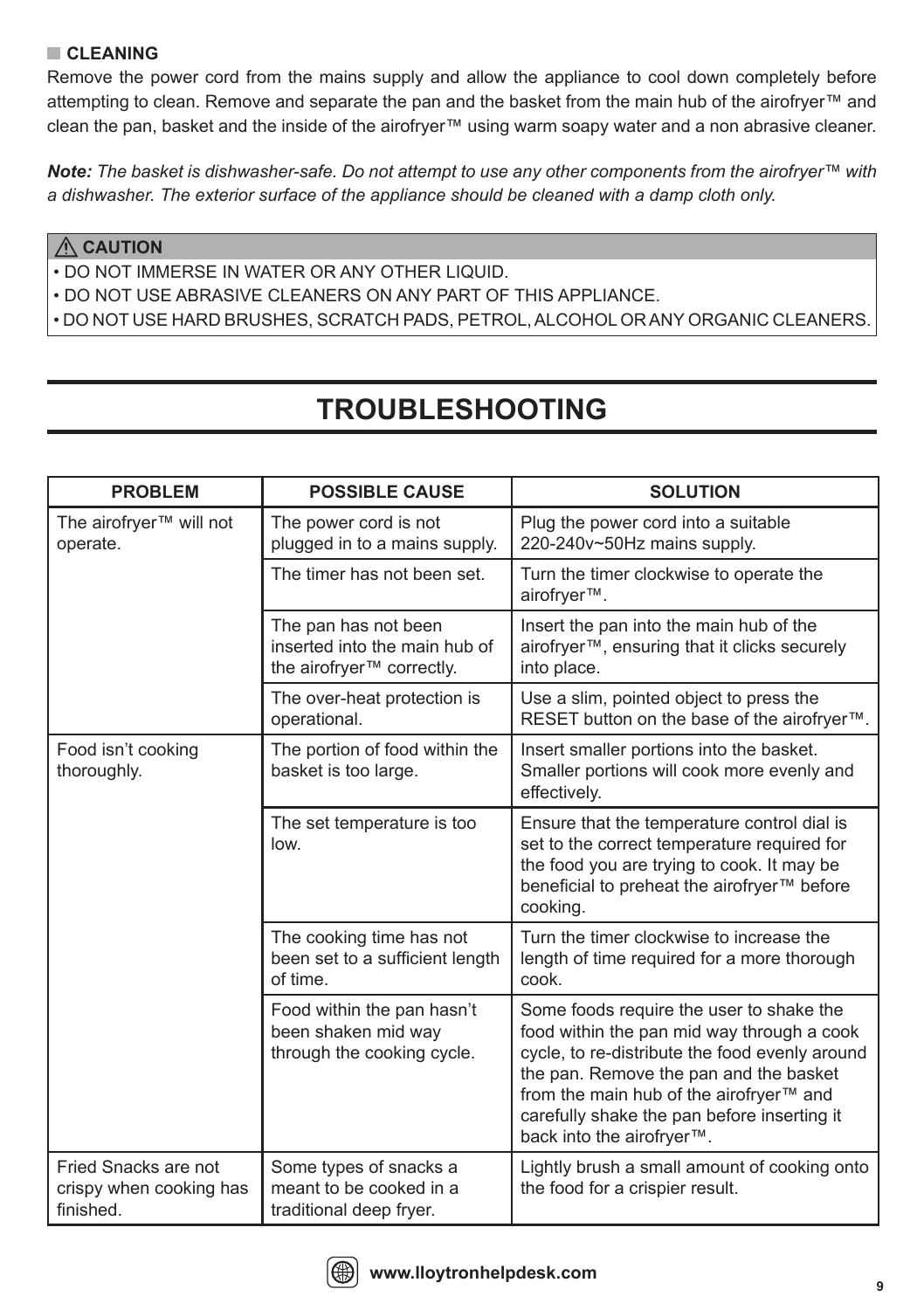| The pan will not insert<br>into the main hub off the<br>airofryer™ correctly. | The portion of food within the<br>basket is too large.                               | Reduce the portion to ensure that the basket<br>is not too full.                                                                                                                                          |
|-------------------------------------------------------------------------------|--------------------------------------------------------------------------------------|-----------------------------------------------------------------------------------------------------------------------------------------------------------------------------------------------------------|
|                                                                               | The basket is not clipped into<br>the pan correctly.                                 | Ensure that the basket clicks into place<br>securely when placing it into the pan.                                                                                                                        |
| White smoke is omitting<br>from the airofryer™.                               | The food being cooked is<br>greasy.                                                  | When frying greasy food, oil will leak onto<br>the pan, causing the pan to heat up more<br>than usual and produce a white smoke. This<br>does not damage the airofryer™ or affect<br>the cooking quality. |
|                                                                               | The pan still contains grease<br>residues from previous use.                         | Clean the pan properly after each use.                                                                                                                                                                    |
| Home made Chips are<br>not fried evenly.                                      | The incorrect potato type has<br>been used.                                          | Use fresh potatoes and ensure that they<br>remain firm during frying.                                                                                                                                     |
|                                                                               | The chips were not rinsed<br>properly before frying.                                 | Rinse the chips properly before frying to<br>remove any starch.                                                                                                                                           |
| Home made fries are not<br>crispy when fried.                                 | The crispiness of the chips<br>depends on how much oil<br>and water is in the chips. | Dry the chips properly before adding oil to<br>the pan. Cutting the potatoes into smaller<br>chips can produce a crispier result as well as<br>adding more oil.                                           |

## **WEEE/ENVIRONMENTAL PROTECTION**



#### **DISPOSAL OF ELECTRICAL AND ELECTRONIC EQUIPMENT**

Do not dispose of this product with household waste. For the proper treatment, recovery and recycling please take this product to the appropriate waste collection point. If you are unsure where this may be, please contact your local authority. Improper disposal may be harmful to the environment.

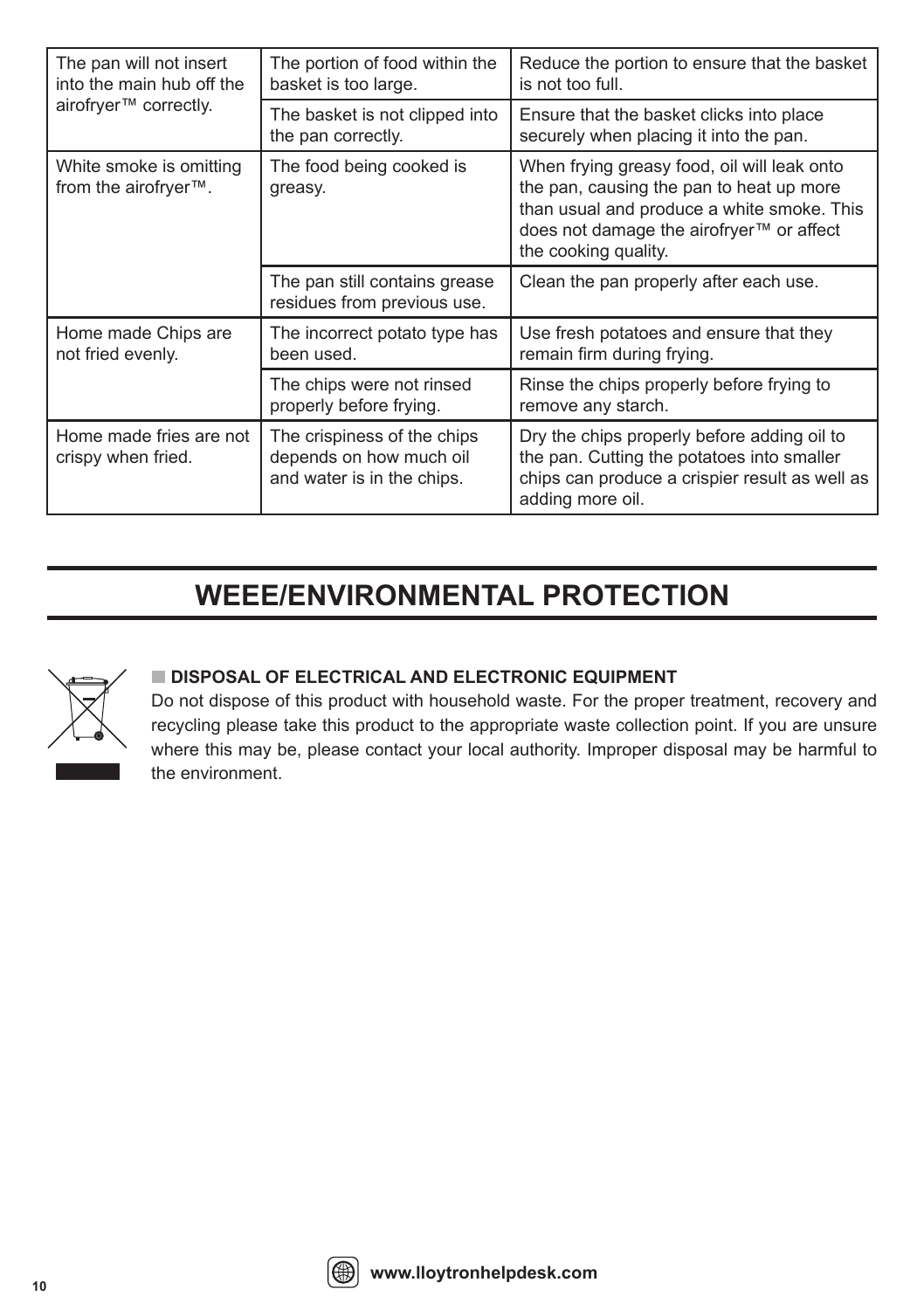### **UK PLUG REWIRING**



Your appliance operates on 220-240V~50Hz AC Mains and comes fitted with a 3-pin BSI Approved plug, so that it is ready for use by simply plugging into AC Mains. Should you need to change or refit a plug, proceed as follows: -

#### **IMPORTANT:**

The wires in the mains lead are coloured in accordance with the following code:

| BLUE:                    | NEUTRAL (N) |
|--------------------------|-------------|
| BROWN:                   | LIVE (L)    |
| <b>GREEN AND YELLOW:</b> | EARTH (E)   |

As the colours of the wires in the mains lead of this appliance may not correspond with the coloured markings identifying the terminals in your plug, proceed as follows:

The BLUE wire must be connected to the terminal which is marked with the letter "N" or coloured BLACK. The BROWN wire must be connected to the terminal which is marked with the letter "L" or coloured RED. The GREEN AND YELLOW wire must be connected to the terminal which is marked with the letter "E", the symbol  $\bigoplus$  or coloured GREEN.

#### **DO NOT CONNECT EITHER WIRE 'L' OR 'N' TO THE EARTH TERMINAL OF A 3-PIN PLUG**

Always ensure that the Mains Cord is located into the Plug through the Cord Guard or Cable Clamp, and that the Cord Guard screws are tightened to clamp the Cord (outer sheath and inner coloured wires) in position in the Plug. Make sure the Plug top is also fitted securely.

The supply cord cannot be replaced. If the supply cord is damaged, the appliance should be scrapped.

This appliance must be protected by a 13 Amp fuse in a 13 Amp type (BS1363) plug. Should you need to replace the fuse, use only an ASTA approved BS1362 fuse.